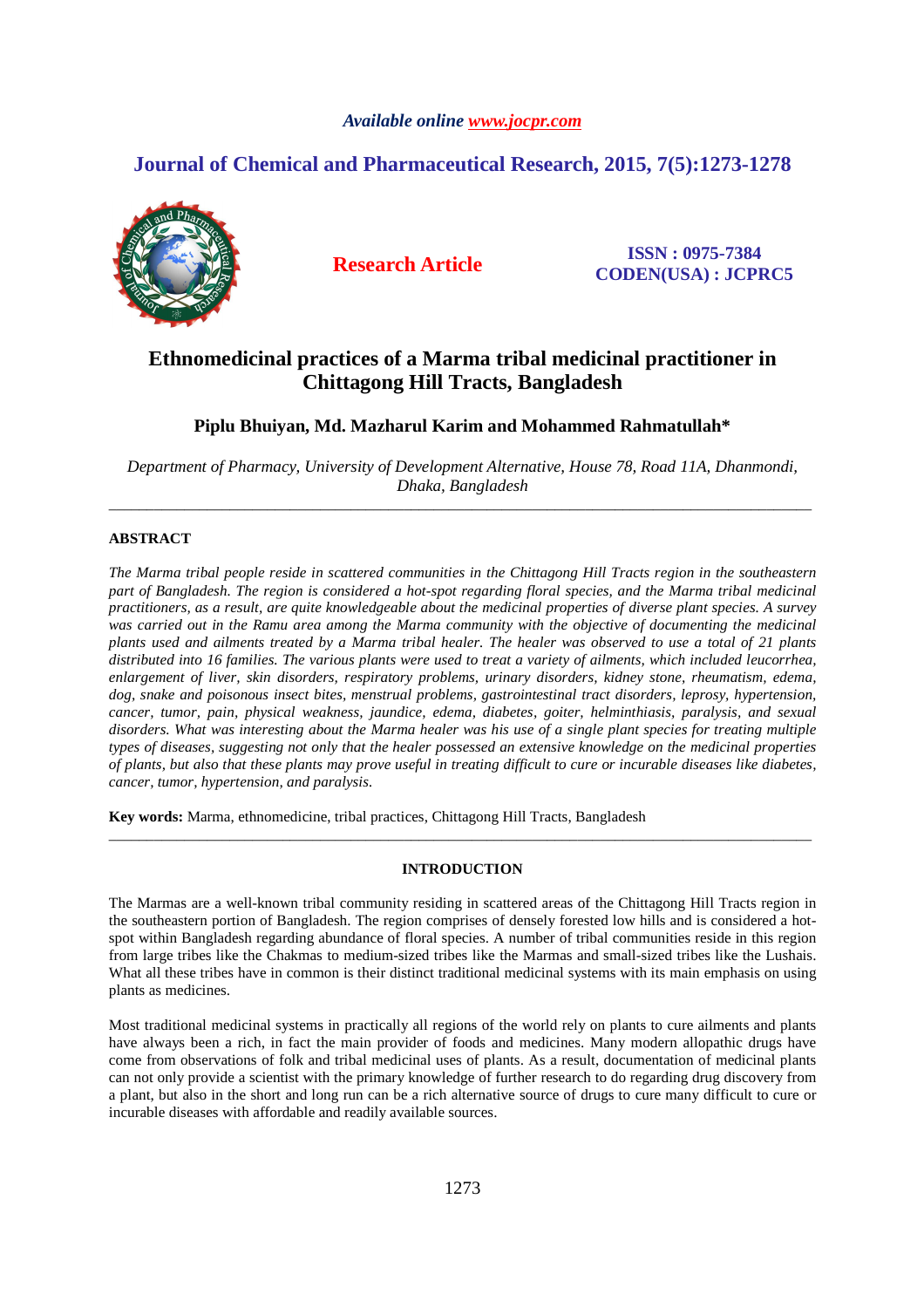Towards an adequate documentation of medicinal plant species of Bangladesh, we had been conducting extensive ethnomedicinal surveys among folk and tribal medicinal practitioners over the last six years [1-16]. The objective of the present study was to document the traditional healing practices of a Marma tribal medicinal practitioner (TMP), who was observed to use plants in his practice to treat a number of complicated diseases.

*\_\_\_\_\_\_\_\_\_\_\_\_\_\_\_\_\_\_\_\_\_\_\_\_\_\_\_\_\_\_\_\_\_\_\_\_\_\_\_\_\_\_\_\_\_\_\_\_\_\_\_\_\_\_\_\_\_\_\_\_\_\_\_\_\_\_\_\_\_\_\_\_\_\_\_\_\_\_*

#### **EXPERIMENTAL SECTION**

The Marma tribal community was located in Ramu Upazila (sub-district) of Chittagong Hill Tracts region of Bangladesh. The community had one TMP, namely Ukkoching Marma, by gender male, and by age 68 years, and practicing for 29 years by his estimate. Prior Informed Consent was first obtained from the TMP. The TMP was explained as to the nature of our visit and consent obtained to disseminate any information obtained both nationally and internationally. Interviews were conducted during 2014 in the Bengali language, which was spoken by both the TMP as well as the interviewers. However, plant names were provided by him in the Marma language. Actual interviews were conducted with the help of a semi-structured questionnaire and the guided field-walk method of Martin [17] and Maundu [18]. In this method, the TMP took the interviewers on guided field-walks through hilly forested areas from where he collected his medicinal plants, pointed out the plants, and described their uses. Plant specimens were photographed, collected, pressed and dried and brought to Dhaka, where they were identified at the Bangladesh National Herbarium.

## **RESULTS AND DISCUSSION**

The healer was observed to use a total of 21 plants distributed into 16 families. The Apocynaceae family provided the maximum number of plants followed by the Amaranthaceae, Asteraceae and Verbenaceae families. The various plants were used to treat a variety of ailments, which included leucorrhea, enlargement of liver, skin disorders, respiratory problems, urinary disorders, kidney stone, rheumatism, edema, dog, snake and poisonous insect bites, menstrual problems, gastrointestinal tract disorders, leprosy, hypertension, cancer, tumor, pain, physical weakness, jaundice, edema, diabetes, goiter, helminthiasis, paralysis, and sexual disorders. The results are shown in Table 1.

There were several interesting features in the ethnomedicinal practice of the TMP. First, with the exception of one instance (where he used plant parts from two plants, see Serial Number 15, Table 1), all his plants were used as monoherbal preparations. Second, various plant parts from the same plant were used to treat diverse variety of ailments, thus suggesting that the TMP possessed good knowledge of not only the medicinal properties of plants, but also individual parts as well. Third, the diseases that the TMP treated not only included common diseases like gastrointestinal disorders, but also difficult to treat diseases even with modern medical methods, diseases like cancer, tumors, hypertension, diabetes, and paralysis.

It was of interest to review the potential for scientific research as well as scientific validation, if any, of the plants that the TMP used to treat at least some difficult to treat diseases. Two plants that the TMP used against cancer/tumors were *Alstonia scholaris* and *Jatropha gossypifolia*. Interestingly, echitamine chloride, found in the plant has been shown to exhibit significant tumor regression in methylcholanthrene-induced fibrosarcoma [19]. The compound has been also shown to exhibit cytotoxicity on other cancer cell lines like HeLa, HepG2, HL60, KB and MCF-7 cell lines [20]. Other phytochemicals present in the plant like alstonine, pleiocarpamine, *O*methylmacralstonine, macralstonine, and lupeol are also reported to possess antineoplastic effects [21]. The chemopreventive effect of various doses of hydroalcoholic extract of the plant has been shown in benzo(a)pyrene (BaP) induced forestomach carcinoma in female mice [22]. An alkaloid fraction from the plant reportedly exhibited cytotoxicity against *in vitro* in cultured human neoplastic cell lines (HeLa, HepG2, HL60, KB and MCF-7) and in Ehrlich ascites carcinoma bearing mice [23]. The chemopreventive potential of *Alstonia scholaris* bark extract in 7,12-dimethylbenz(a)anthracene-induced skin carcinogenesis in mice has been shown [24]. A combination of alkaloids and triterpenes obtained from leaves of the plant has been shown to enhance immunomodulatory activity in C57BL/6 mice and induce apoptosis in the A549 cancer cell line [25].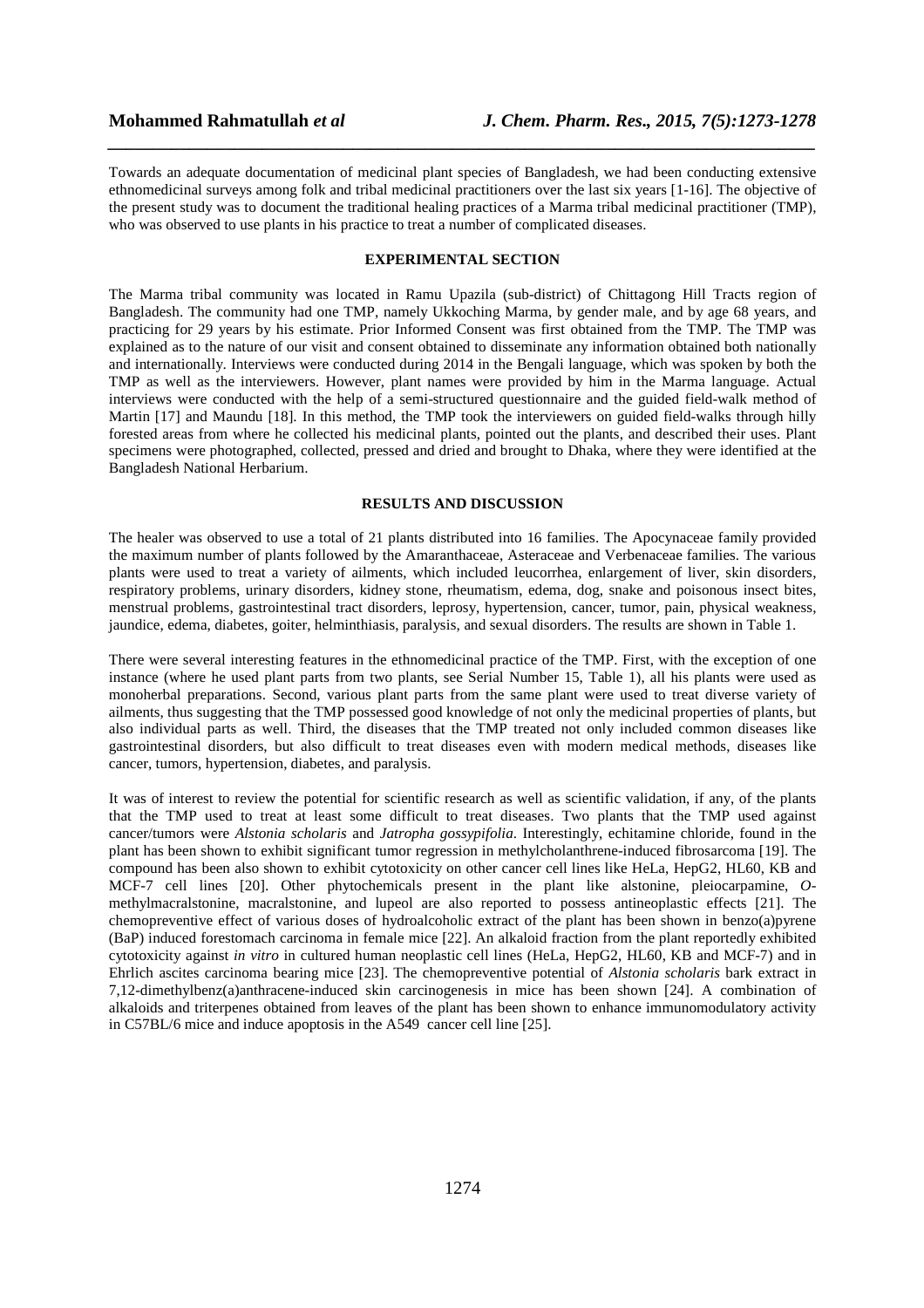| <b>Serial</b><br>Number | <b>Scientific Name</b>            | <b>Family Name</b> | <b>Local Name</b>         | Parts used                               | Disease, Symptoms, Formulations, and Administration                                                                                                                                                                                                                                                                                                                                                                                                                                                                            |
|-------------------------|-----------------------------------|--------------------|---------------------------|------------------------------------------|--------------------------------------------------------------------------------------------------------------------------------------------------------------------------------------------------------------------------------------------------------------------------------------------------------------------------------------------------------------------------------------------------------------------------------------------------------------------------------------------------------------------------------|
| $\overline{1}$          | Justicia gendarussa Burm.f.       | Acanthaceae        | Kai<br>bang,<br>Mahlanaok | Leaf, bark of root                       | Leucorrhea. Leaf juice is orally taken with honey.<br>Enlargement of liver. One handful of leaves are crushed and leaf fibers along with leaf juice is put on a<br>banana leaf, which is warmed and applied over the liver area and tied to the area at night before sleep.<br>The leaf bandage is taken off in the morning. This is done for 7 days.<br>Asthma. Leaves are crushed with garlic cloves and taken orally with honey.<br>Poisonous abscess. Leaves are burnt to ashes and the ash applied to abscess for 7 days. |
| $\overline{2}$          | Achyranthes aspera L.             | Amaranthaceae      | Chaikagri<br>bang         | Leaf, root, whole<br>plant               | To expedite delivery or to induce abortion. Roots are tied to the woman's thigh and taken off<br>immediately following delivery.<br>Burning sensations during urination, passing of blood or pus with urine. Leaves and whole plant are<br>burnt to ashes. Pills prepared from the ash are orally taken with honey.<br>Rheumatism, edema. Paste of whole plant is topically applied.<br>Kidney stone. Root and whole plant juice is orally taken.<br>Insect bite. Paste of fresh leaves is applied as a poultice.              |
| 3                       | Amaranthus spinosus L.            | Amaranthaceae      | Mong-goai                 | Leaf, root                               | Burning sensations during urination. Roots are taken orally.<br>Stoppage of menstruation. Roots are taken orally.<br>Constipation, snake bite, to increase lactation. Paste of leaves and roots is taken orally.                                                                                                                                                                                                                                                                                                               |
| $\overline{4}$          | Alstonia scholaris (L.) R.Br.     | Apocynaceae        | Choilong ing<br>bang      | Leaf, bark, flower.<br>root, gum exudate | Leprosy, skin diseases. Leaf paste is applied topically.<br>Hypertension, helminthiasis. Juice obtained from crushed bark is orally taken.<br>Cancer, tumor. Juice obtained from crushed bark and gum exudates is orally taken.<br>Coughs, respiratory difficulties. Juice obtained from a combination of crushed leaves, bark and roots is<br>orally taken.                                                                                                                                                                   |
| 5                       | Holarrhena pubescens (Buch.-Ham.) | Apocynaceae        | Latukhak<br>bang          | Bark, leaf, root                         | Diarrhea, passing of blood with stool. Juice obtained from crushed bark is taken orally.<br>Asthma. Root juice is taken orally.<br>Lower abdominal pain. Juice obtained from crushed bark and young leaves is taken orally.                                                                                                                                                                                                                                                                                                    |
| 6                       | Ichnocarpus frutescens L.         | Apocynaceae        | Tonhu bang                | Leaf, stem, root,<br>sap                 | To increase milk in nursing mother. Root juice is orally taken.<br>Acne. Crushed leaves are applied.<br>Rheumatic pain. Paste of root and sap is topically applied.<br>Eczema. Crushed leaves and stems are topically applied.                                                                                                                                                                                                                                                                                                 |
| $\tau$                  | Eupatorium triplinerve M. Vahl.   | Asteraceae         | Paincho bang              | Leaf                                     | Physical weakness. Leaf juice is orally taken.<br>Cold in children. Leaf juice is orally taken with honey.<br>Severe infections, to stop bleeding from cuts and wounds. Crushed leaves are topically applied.                                                                                                                                                                                                                                                                                                                  |
| 8                       | Mikania micrantha Kunth           | Asteraceae         | Tossili mrak              | Leaf, stem                               | Gastric ulcer. Leaf juice is orally taken on an empty stomach.<br>Jaundice. Leaf and stem juice is added to water followed by taking a bath in the water.<br>Snake bite, poisonous insect bite. Leaves are burnt and the ashes applied topically.                                                                                                                                                                                                                                                                              |
| 9                       | Diplazium esculentum (Retz.) Sw.  | Athyriaceae        | Gaingdok                  | Leaf, root                               | Antidote to adverse reaction from wrong medication. Root juice is orally taken.<br>Spermatorrhea. Crushed roots are taken orally with honey.<br>Rheumatism, chicken pox. Paste of leaves is topically applied.                                                                                                                                                                                                                                                                                                                 |
| 10                      | Calycopteris floribunda Lam.      | Combretaceae       | Lomu<br>luis<br>bang      | Leaf, top of stem,<br>root               | Severe infections, leprosy. Paste of leaves and top of stems is topically applied.<br>Malarial fever. Juice obtained from tops of stems is orally taken.<br>Snake bite. Root juice is topically applied.                                                                                                                                                                                                                                                                                                                       |
| 11                      | Costus speciosus (Koen.) Sm.      | Costaceae          | Kraitong mui              | Leaf, seed, root                         | Tendon pain. Leaves and roots are warmed and applied topically to the painful tendons.<br>Loss of appetite, flatulence. Young leaves are cooked and eaten.                                                                                                                                                                                                                                                                                                                                                                     |
| 12                      | Jatropha gossypifolia L.          | Euphorbiaceae      | Lespu bang                | Leaf, seed, seed oil                     | Irregular menstruation. Mashed seeds are orally taken.<br>Severe infections. Seed oil is topically applied.<br>Cancer. Juice obtained from crushed leaf and seed is orally taken.                                                                                                                                                                                                                                                                                                                                              |
| 13                      | Curculigo orchioides Gaertn.      | Hypoxidaceae       | Olae bang                 | Leaf. root                               | Sex stimulant. Dried and powdered root is orally taken with sugar and ghee (clarified butter).<br>Urinary stone. Root juice is orally taken.<br>Skin diseases. Paste of leaf and root is applied topically.<br>Snake bite. 5-6g young leaves are crushed to obtain juice, which is orally taken.                                                                                                                                                                                                                               |
| 14                      | Piper nigrum L.                   | Piperaceae         | Gol morich                | Fruit                                    | See Cymbopogon citratus.                                                                                                                                                                                                                                                                                                                                                                                                                                                                                                       |
| 15                      | Cymbopogon citratus DC.           | Poaceae            | Cheba lang                | Leaf, root                               | Tonsillitis. Several leaves are boiled in water with a small amount of fruits of Piper nigrum and the<br>water taken orally like tea.                                                                                                                                                                                                                                                                                                                                                                                          |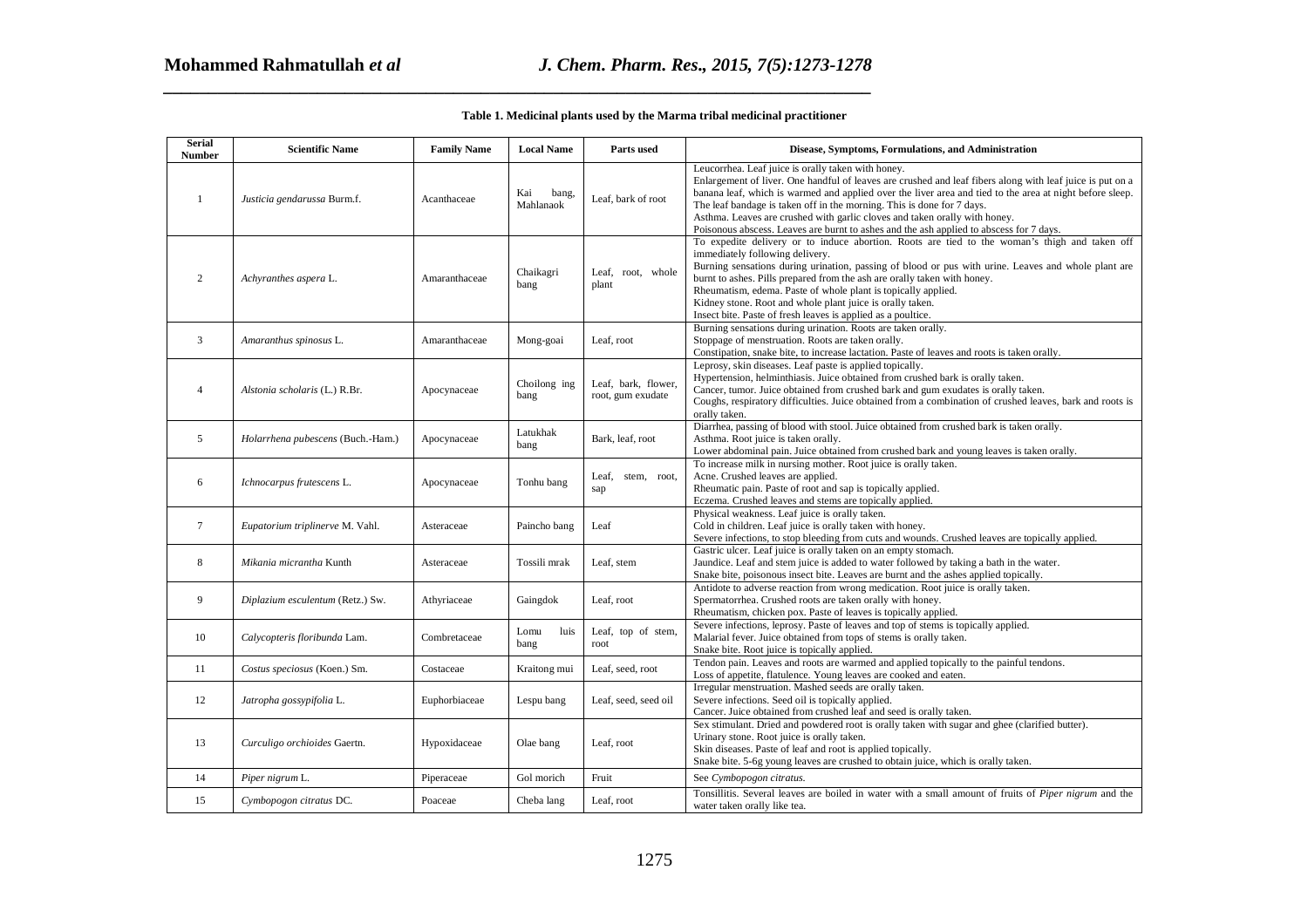|    |                                      |                  |                      |                                          | Swelling of throat, rheumatic pain. Crushed leaves are orally taken with butter.<br>Indigestion in children. Root juice is orally taken.                                                                                                                                                                                                                                                                                                                                                   |
|----|--------------------------------------|------------------|----------------------|------------------------------------------|--------------------------------------------------------------------------------------------------------------------------------------------------------------------------------------------------------------------------------------------------------------------------------------------------------------------------------------------------------------------------------------------------------------------------------------------------------------------------------------------|
| 16 | Morinda persicaefolia Ham.           | Rubiaceae        | Tara<br>tara<br>bang | Leaf, root                               | Jaundice. One cup of juice obtained following rubbing roots on a stone is taken orally thrice daily.<br>Food poisoning. Leaf juice is orally taken.<br>Contraceptive. Boiled leaves are orally taken on a regular basis.<br>Any type of fever. Juice obtained from rubbing root on a stone is orally taken thrice daily for 5-7 days.                                                                                                                                                      |
| 17 | Scoparia dulcis L.                   | Scrophulariaceae | Du jhanga            | Leaf, whole plant                        | Diarrhea, dysentery. One cup of juice obtained from crushed young leaves is orally taken.<br>Excessive menstruation. Pills prepared from whole plant are orally taken.<br>Vomiting. Root juice is orally taken.<br>Diabetes. Two whole young plants are macerated and pills prepared from the macerated plants are<br>taken orally twice daily on an empty stomach.                                                                                                                        |
| 18 | Smilax zeylanica L.                  | Smilacaceae      | Khrakha<br>bang      | Root                                     | Diarrhea. Root juice is orally taken.<br>Loss of appetite, dysentery. Juice obtained following making a paste of root is orally taken.<br>Leucorrhea. Root juice is orally taken.                                                                                                                                                                                                                                                                                                          |
| 19 | Clerodendrum indicum (L.) Kuntze     | Verbenaceae      | Veraepaidu<br>bang   | Leaf, bark of root                       | Asthma, chest pain. Root bark paste is applied to chest topically.<br>Goiter. Root juice is orally taken for 21 days and paste of leaves is topically applied.<br>Helminthiasis. Root bark is orally taken.                                                                                                                                                                                                                                                                                |
| 20 | Clerodendrum viscosum Vent.          | Verbenaceae      | Khungkha<br>bang     | Young leaf, top of<br>stem, flower, root | Stomach pain. Juice obtained from crushed young leaf and root is orally taken.<br>Paralysis. Roots are rubbed against a stone and the juice that comes out is orally taken. At the same<br>time, warm leaves are applied to paralyzed areas.<br>Respiratory difficulties. Juice obtained from crushed young leaf and flower is orally taken.<br>Difficulties in urination in children. One to two spoonfuls of juice obtained following rubbing roots<br>against a stone are orally taken. |
| 21 | Alpinia nigra (Gaertner) B.L. Burtt. | Zingiberaceae    | Nisar rowa           | Root                                     | Edema, sex stimulant. Juice obtained from crushed root is orally taken.<br>Testicular problems. Paste of root and honey is topically applied to testis.                                                                                                                                                                                                                                                                                                                                    |
|    |                                      |                  |                      |                                          |                                                                                                                                                                                                                                                                                                                                                                                                                                                                                            |
|    |                                      |                  |                      |                                          |                                                                                                                                                                                                                                                                                                                                                                                                                                                                                            |
|    |                                      |                  |                      | 1276                                     |                                                                                                                                                                                                                                                                                                                                                                                                                                                                                            |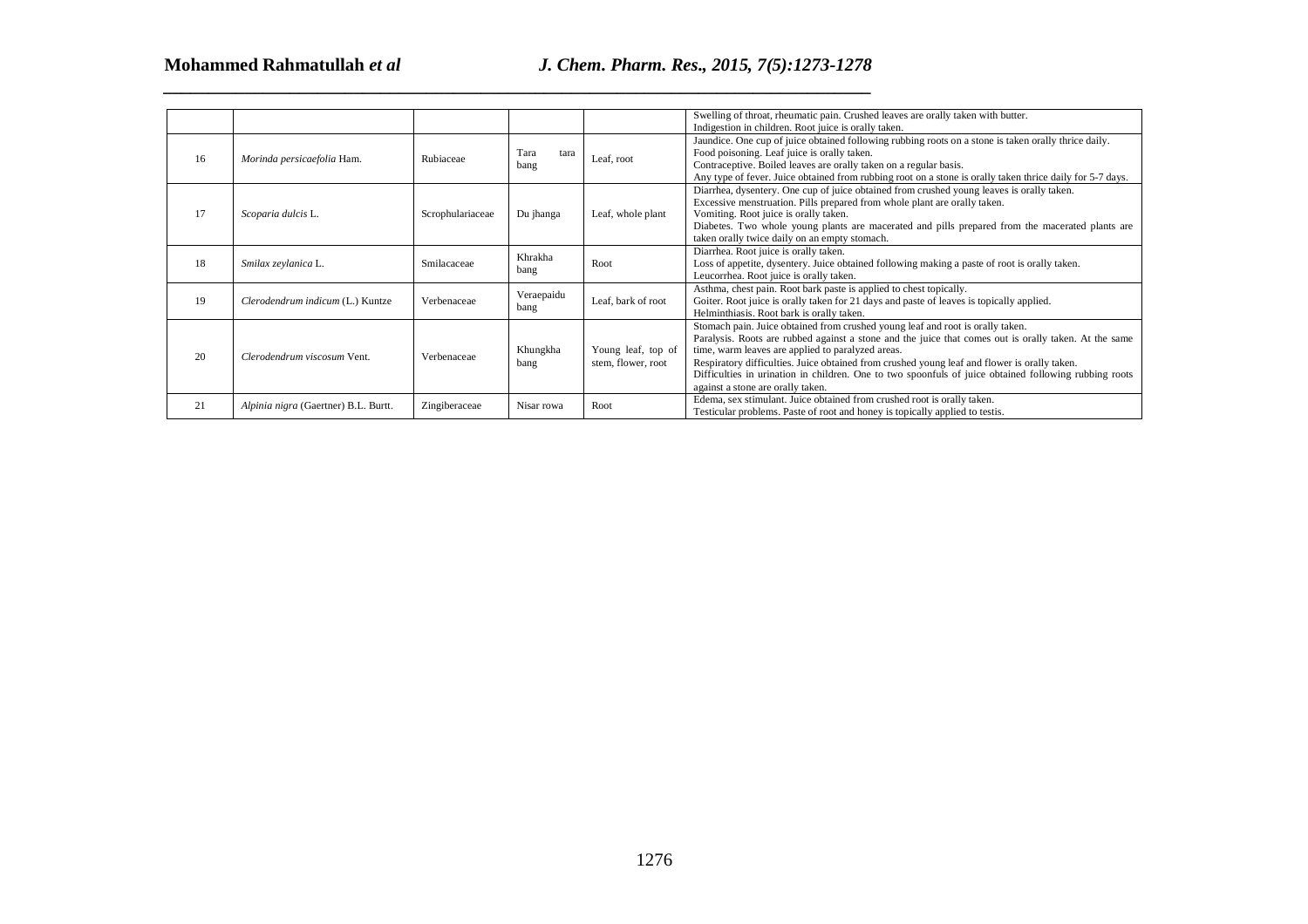A potent anticancer and novel lathyrane diterpenoid compound, abiodone, has been isolated from *Jatropha gossypifolia*, another plant used by the Marma TMP against cancer [26]. Ethanol extract of the plant showed cytotoxic effects against human epithelial MCF-7 breast cancer cells in a dose-dependent manner [27]. It is thus quite remarkable that lacking any clinical diagnostic procedures for diagnosing any forms of cancer, the Marma TMP, nevertheless, has selected two medicinal plants to treat cancer, plants which have been scientifically reported to have anticancer effects of plant extracts or plant constituents.

*\_\_\_\_\_\_\_\_\_\_\_\_\_\_\_\_\_\_\_\_\_\_\_\_\_\_\_\_\_\_\_\_\_\_\_\_\_\_\_\_\_\_\_\_\_\_\_\_\_\_\_\_\_\_\_\_\_\_\_\_\_\_\_\_\_\_\_\_\_\_\_\_\_\_\_\_\_\_*

The Marma TMP used the plant, *Scoparia dulcis*, against diabetes. Aqueous extract of the plant has been shown in streptozotocin adult diabetic male albino Wistar rats to significantly reduce blood glucose, sorbitol dehydrogenase, glycosylated hemoglobin, thiobarbituric acid reactive substances (TBARS), and hydroperoxides, and significantly increase plasma insulin, glutathione peroxidase (GPx), glutathione-S-transferase (GST) and reduced glutathione (GSH) activities in liver [28, 29]. Aqueous extract of the plant demonstrated antihyperlipidemic effects in streptozotocin diabetic rats [30]. A compound isolated from the plant, scoparic acid D has been shown to be responsible for the antidiabetic effects observed in streptozotocin adult diabetic male albino Wistar rats [31]. A saponin rich aqueous extract of the plant also demonstrated antihyperglycemic activity in alloxan diabetic rats [32]. Thus despite what may be considered as primitive medicinal practices, the Marma TMP's knowledge of plants appears to be quite validated by modern scientific research.

This scientific validation of the plants used by the Marma TMP can be observed for other plants also. To take a single instance, roots of *Ichnocarpus frutescens* were used by the TMP to alleviate rheumatic pain. The analgesic and anti-inflammatory activities of the roots of this plant have been reported [33], thus justifying its use for treatment of rheumatic pain.

#### **CONCLUSION**

A number of the plants used by the Marma tribal healer, especially plants used to treat difficult diseases like cancer or diabetes, can be scientifically validated in their traditional uses based on reported pharmacological properties of the plants or components isolated from the plants. As such, all the other plants used by the healer also deserve scientific attention as to their relevant pharmacological properties and possible drug discovery.

#### **Acknowledgements**

The authors are grateful to the Marma TMP for providing ethnomedicinal information.

### **REFERENCES**

[1] RT Esha; MR Chowdhury; S Adhikary; KMA Haque; M Acharjee; M Nurunnabi; Z Khatun; Y.-K Lee; M Rahmatullah, *Am.-Eur. J. Sustain. Agric*., **2012**, 6(2), 74-84.

[2] M Rahmatullah; AR Chowdhury; RT Esha; MR CHowdhury; S Adhikary; KMA Haque; A Paul; M Akber, *Am.-Eur. J. Sustain. Agric*., 2012, 6(2), 107-112.

[3] A Biswas; WM Haq; M Akber; D Ferdausi; S Seraj; FI Jahan; AR Chowdhury; M Rahmatullah, *Am.-Eur. J. Sustain. Agric*., **2011**, 5(1), 15-22.

[4] KR Biswas; T Ishika; M Rahman; A Swarna; T Khan; MN Monalisa; M Rahmatullah, *Am.-Eur. J. Sustain. Agric*., **2011**, 5(2), 158-167.

[5] N Islam; R Afroz; AFMN Sadat; S Seraj; FI Jahan; F Islam; AR Chowdhury; MS Aziz; KR Biswas; R Jahan; M Rahmatullah, *Am.-Eur. J. Sustain Agric*., **2011**, 5(2), 219-225.

[6] M Rahmatullah; MNK Azam; MM Rahman; S Seraj; MJ Mahal; SM Mou; D Nasrin; Z Khatun; F Islam; MH Chowdhury, *Am.-Eur. J Sustain Agric*., **2011**, 5(3), 350-357.

[7] M Rahmatullah; KR Biswas, *J. Altern. Complement Med*., **2012**, 18(1): 10-19.

[8] M Rahmatullah; A Hasan; W Parvin; M Moniruzzaman; Z Khatun; FI Jahan; R Jahan, *Afr. J. Tradit. Complement. Alternat. Med*., **2012**, 9(3), 350-359.

[9] M Rahmatullah; Z Khatun; A Hasan; W Parvin; M Moniruzzaman; A Khatun; MJ Mahal; MSA Bhuiyan; SM Mou; R Jahan, *Afr. J. Tradit. Complement. Alternat Med*., **2012**, 9(3), 366-373.

[10]M Rahmatullah; MNK Azam; Z Khatun; S Seraj; F Islam; MA Rahman; S Jahan; MS Aziz; R Jahan, *Afr. J. Tradit. Complement. Alternat Med*., **2012**, 9(3), 380-385.

[11]M Rahmatullah; Z Khatun; D Barua; MU Alam; S Jahan; R Jahan, *J. Altern. Complement. Med*., **2013**, 19(6), 483-491.